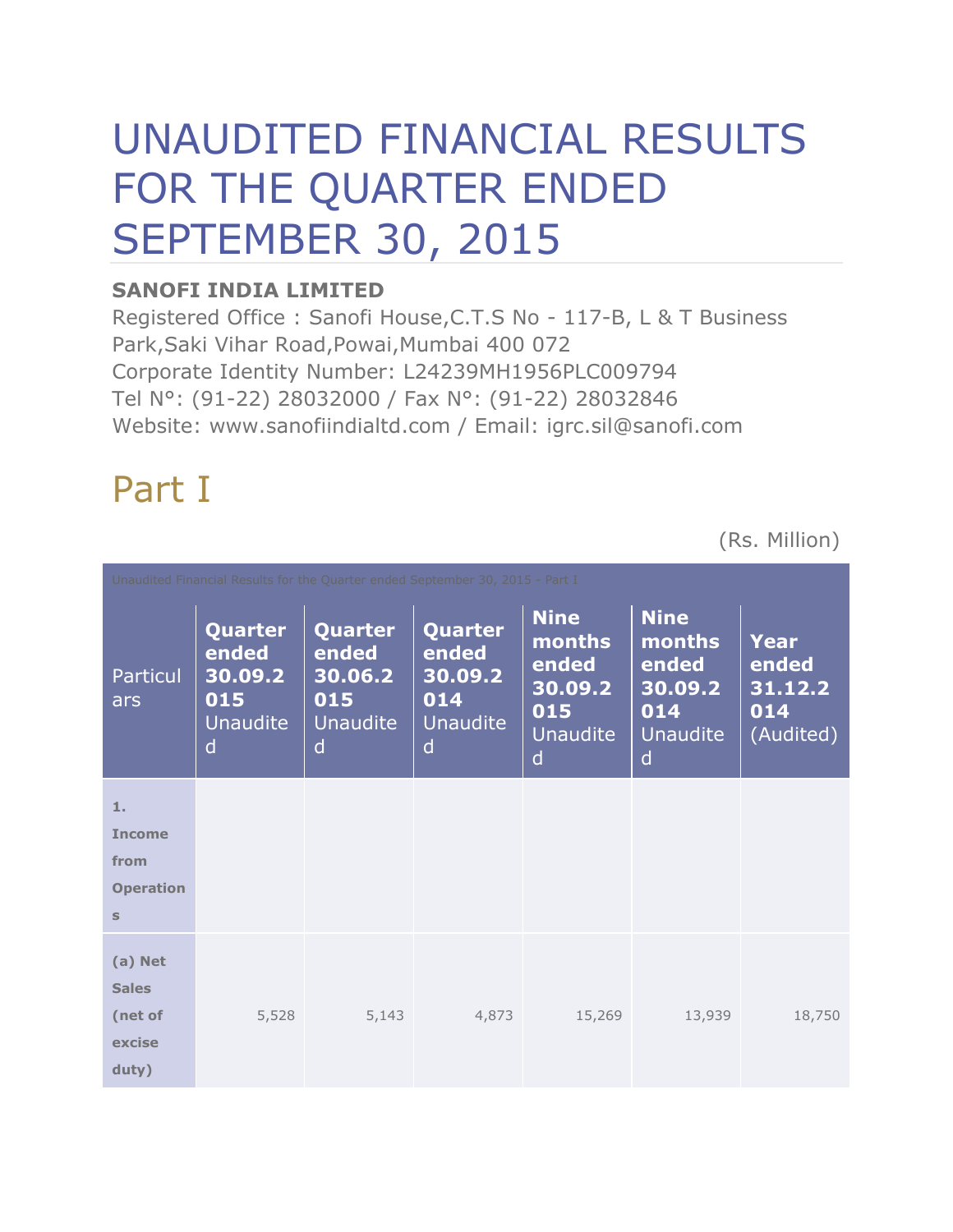| Unaudited Financial Results for the Quarter ended September 30, 2015 - Part I |                                                                |                                                            |                                                                       |                                                                          |                                                                                     |                                              |
|-------------------------------------------------------------------------------|----------------------------------------------------------------|------------------------------------------------------------|-----------------------------------------------------------------------|--------------------------------------------------------------------------|-------------------------------------------------------------------------------------|----------------------------------------------|
| <b>Particul</b><br>ars                                                        | Quarter<br>ended<br>30.09.2<br>015<br>Unaudite<br>$\mathsf{d}$ | Quarter<br>ended<br>30.06.2<br>015<br><b>Unaudite</b><br>d | Quarter<br>ended<br>30.09.2<br>014<br><b>Unaudite</b><br>$\mathsf{d}$ | <b>Nine</b><br>months<br>ended<br>30.09.2<br>015<br><b>Unaudite</b><br>d | <b>Nine</b><br>months<br>ended<br>30.09.2<br>014<br><b>Unaudite</b><br>$\mathsf{d}$ | Year<br>ended<br>31.12.2<br>014<br>(Audited) |
| (b) Other<br><b>Operating</b><br><b>Income</b>                                | 330                                                            | 354                                                        | 276                                                                   | 975                                                                      | 717                                                                                 | 1,025                                        |
| <b>Total</b><br>income<br>from<br><b>Operation</b><br>s (net)                 | 5,858                                                          | 5,497                                                      | 5,149                                                                 | 16,244                                                                   | 14,656                                                                              | 19,775                                       |
| $\overline{2}$<br><b>Expendit</b><br>ure                                      |                                                                |                                                            |                                                                       |                                                                          |                                                                                     |                                              |
| (a) Cost<br>of<br><b>Materials</b><br><b>Consume</b><br>$\mathbf d$           | 1,620                                                          | 1,418                                                      | 1,581                                                                 | 4,325                                                                    | 5,018                                                                               | 6,372                                        |
| (b)<br><b>Purchase</b><br>of stock<br>in trade                                | 564                                                            |                                                            | $1,296$ $1,126$                                                       | 3,112                                                                    | 2,728                                                                               | 4,879                                        |
| (c)<br><b>Changes</b><br>in<br>inventori<br>es of                             | 468                                                            | (53)                                                       | (183)                                                                 | 146                                                                      | (626)                                                                               | (1, 510)                                     |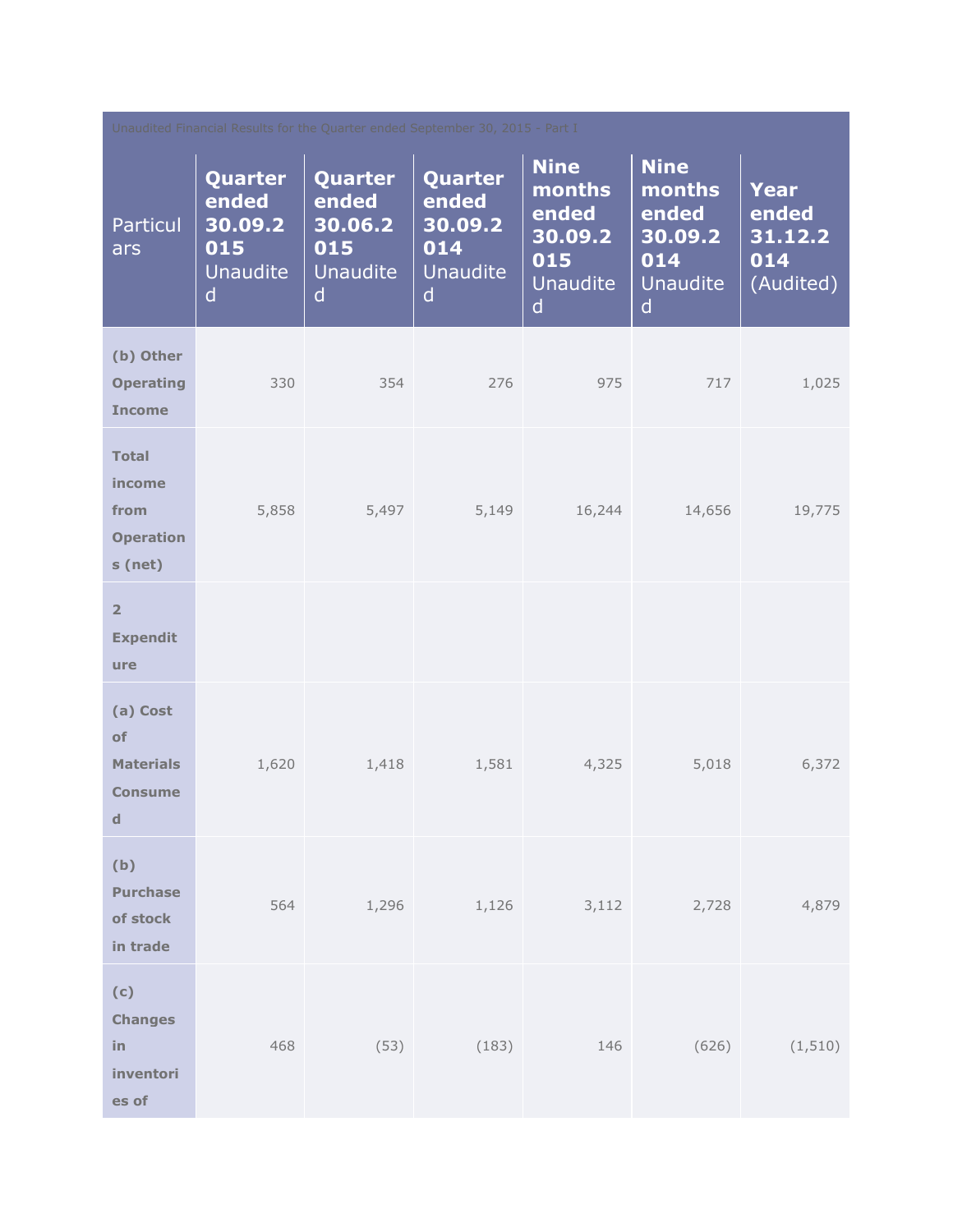| Unaudited Financial Results for the Quarter ended September 30, 2015 - Part I |                                                                       |                                                                       |                                                                |                                                                          |                                                                                     |                                              |  |
|-------------------------------------------------------------------------------|-----------------------------------------------------------------------|-----------------------------------------------------------------------|----------------------------------------------------------------|--------------------------------------------------------------------------|-------------------------------------------------------------------------------------|----------------------------------------------|--|
| <b>Particul</b><br>ars                                                        | Quarter<br>ended<br>30.09.2<br>015<br><b>Unaudite</b><br>$\mathsf{d}$ | Quarter<br>ended<br>30.06.2<br>015<br><b>Unaudite</b><br>$\mathsf{d}$ | Quarter<br>ended<br>30.09.2<br>014<br>Unaudite<br>$\mathsf{d}$ | <b>Nine</b><br>months<br>ended<br>30.09.2<br>015<br><b>Unaudite</b><br>d | <b>Nine</b><br>months<br>ended<br>30.09.2<br>014<br><b>Unaudite</b><br>$\mathsf{d}$ | Year<br>ended<br>31.12.2<br>014<br>(Audited) |  |
| finished<br>goods,<br>work in<br>progress<br>and stock<br>in trade            |                                                                       |                                                                       |                                                                |                                                                          |                                                                                     |                                              |  |
| (d)<br><b>Employee</b><br><b>benefits</b><br>expense                          | 812                                                                   | 789                                                                   | 717                                                            | 2,388                                                                    | 2,047                                                                               | 2,882                                        |  |
| (e)<br><b>Depreciat</b><br>ion and<br>amortisat<br>ion<br>expense             | 290                                                                   | 284                                                                   | 240                                                            | 834                                                                      | 720                                                                                 | 966                                          |  |
| (f) Other<br>expenses                                                         | 975                                                                   | 833                                                                   | 869                                                            | 2,811                                                                    | 2,661                                                                               | 3,763                                        |  |
| (g) Total<br><b>Expenses</b>                                                  | 4,729                                                                 | 4,567                                                                 | 4,350                                                          | 13,616                                                                   | 12,548                                                                              | 17,352                                       |  |
| 3 Profit<br>from<br><b>Operation</b><br>s before<br>other                     | 1,129                                                                 | 930                                                                   | 799                                                            | 2,628                                                                    | 2,108                                                                               | 2,423                                        |  |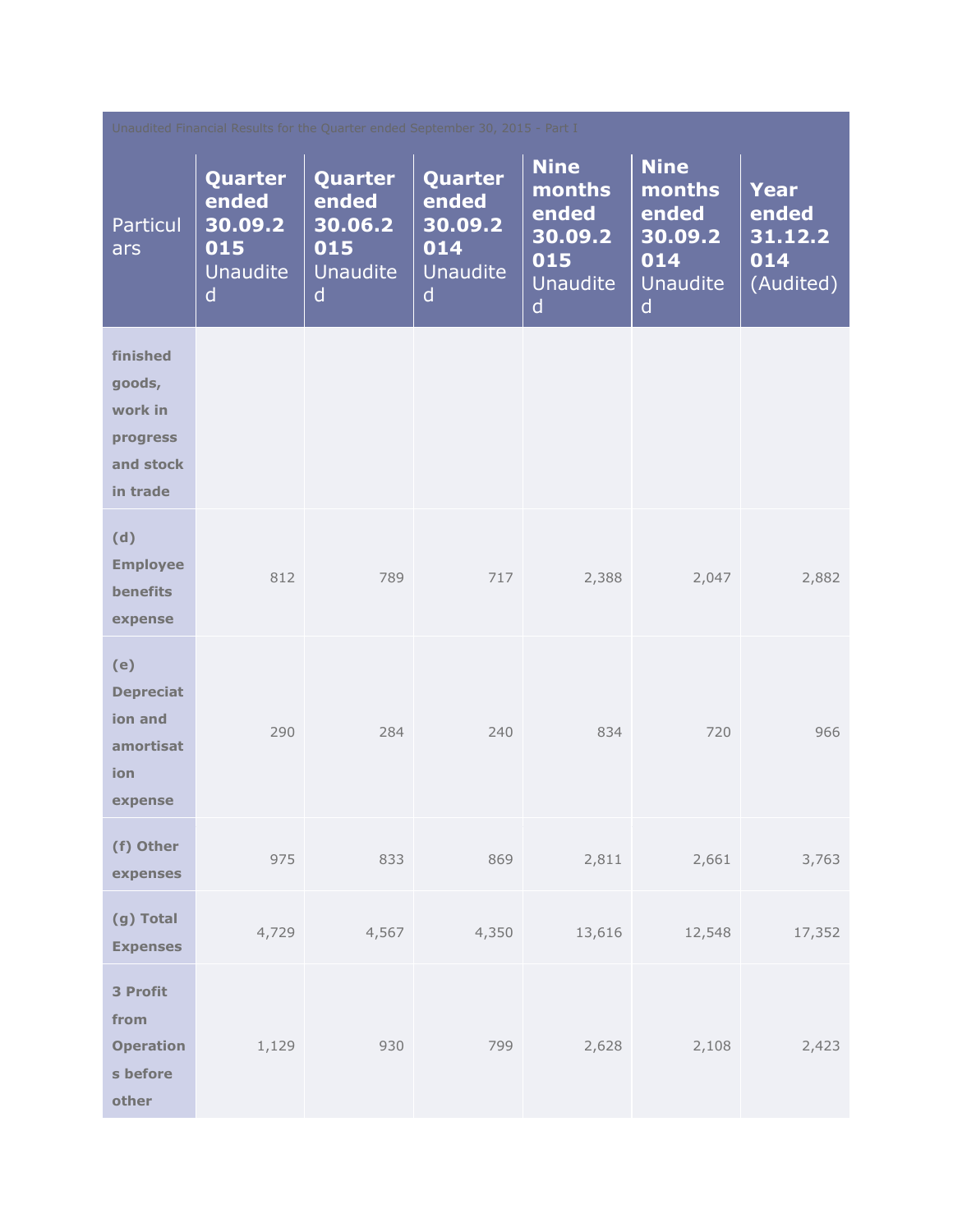| Unaudited Financial Results for the Quarter ended September 30, 2015 - Part I   |                                                                              |                                                            |                                                                       |                                                                          |                                                                                     |                                              |  |
|---------------------------------------------------------------------------------|------------------------------------------------------------------------------|------------------------------------------------------------|-----------------------------------------------------------------------|--------------------------------------------------------------------------|-------------------------------------------------------------------------------------|----------------------------------------------|--|
| Particul<br>ars                                                                 | <b>Quarter</b><br>ended<br>30.09.2<br>015<br><b>Unaudite</b><br>$\mathsf{d}$ | Quarter<br>ended<br>30.06.2<br>015<br><b>Unaudite</b><br>d | Quarter<br>ended<br>30.09.2<br>014<br><b>Unaudite</b><br>$\mathsf{d}$ | <b>Nine</b><br>months<br>ended<br>30.09.2<br>015<br><b>Unaudite</b><br>d | <b>Nine</b><br>months<br>ended<br>30.09.2<br>014<br><b>Unaudite</b><br>$\mathsf{d}$ | Year<br>ended<br>31.12.2<br>014<br>(Audited) |  |
| income,<br>finance<br>costs and<br>exception<br>al items<br>$(1-2)$             |                                                                              |                                                            |                                                                       |                                                                          |                                                                                     |                                              |  |
| 4 Other<br><b>Income</b>                                                        | 94                                                                           | 99                                                         | 141                                                                   | 388                                                                      | 491                                                                                 | 643                                          |  |
| 5 Profit<br>before<br>finance<br>costs and<br>exception<br>al items<br>$(3+4)$  | 1,223                                                                        | 1,029                                                      | 940                                                                   | 3,016                                                                    | 2,599                                                                               | 3,066                                        |  |
| <b>6 Finance</b><br>costs                                                       | $\,1\,$                                                                      | $\mathbf{1}$                                               | $ \,$                                                                 | 3                                                                        | $\overline{4}$                                                                      | 5                                            |  |
| <b>7 Profit</b><br>before<br>tax and<br><b>Exception</b><br>al items<br>$(5-6)$ | 1,222                                                                        | 1,028                                                      | 940                                                                   | 3,013                                                                    | 2,595                                                                               | 3,061                                        |  |
| 8 Tax<br><b>Expense</b>                                                         | 497                                                                          | 386                                                        | 320                                                                   | 1,161                                                                    | 883                                                                                 | 1,090                                        |  |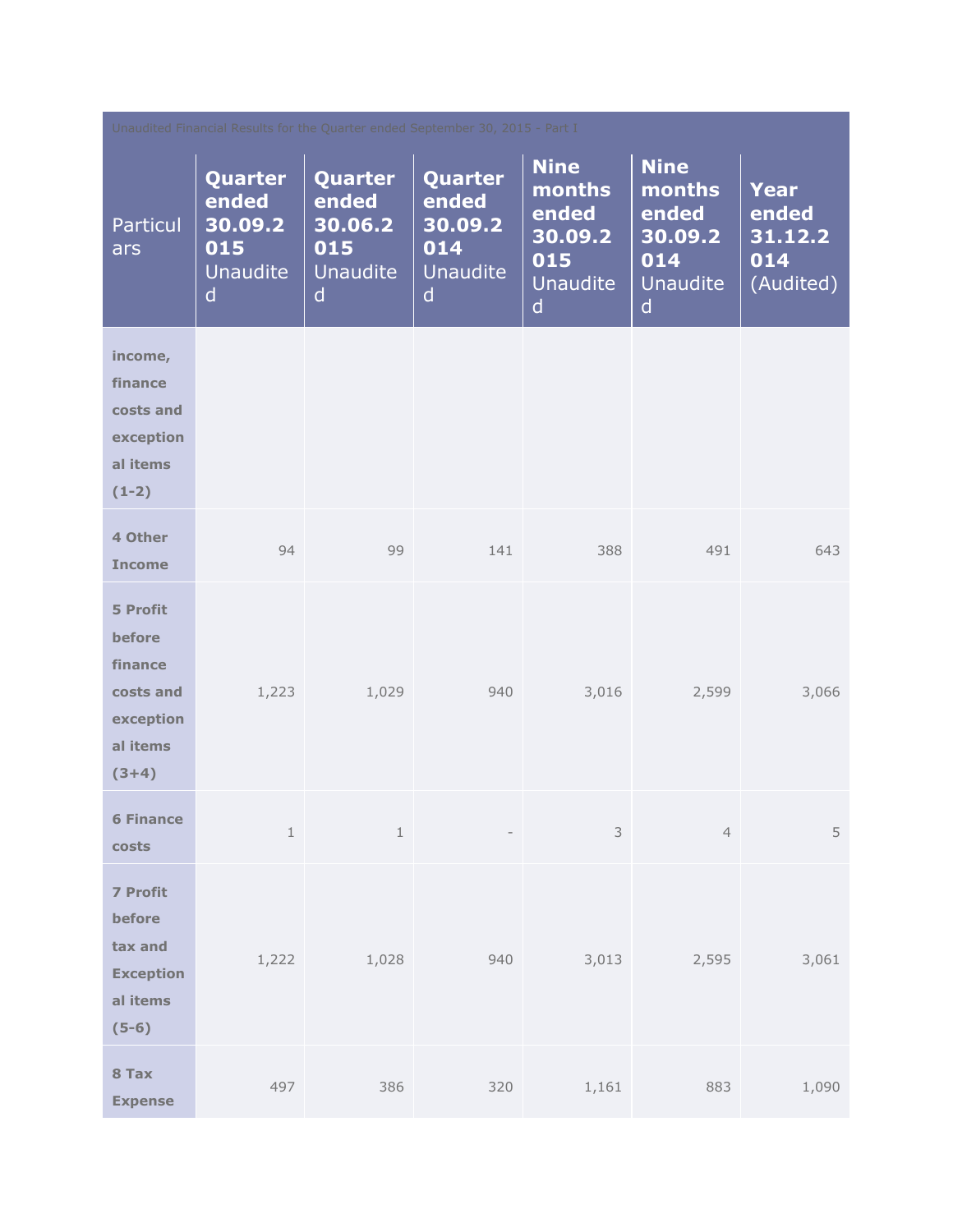| Unaudited Financial Results for the Quarter ended September 30, 2015 - Part I                            |                                                                |                                                            |                                                                       |                                                                          |                                                                          |                                              |
|----------------------------------------------------------------------------------------------------------|----------------------------------------------------------------|------------------------------------------------------------|-----------------------------------------------------------------------|--------------------------------------------------------------------------|--------------------------------------------------------------------------|----------------------------------------------|
| <b>Particul</b><br>ars                                                                                   | Quarter<br>ended<br>30.09.2<br>015<br>Unaudite<br>$\mathsf{d}$ | Quarter<br>ended<br>30.06.2<br>015<br><b>Unaudite</b><br>d | Quarter<br>ended<br>30.09.2<br>014<br><b>Unaudite</b><br>$\mathsf{d}$ | <b>Nine</b><br>months<br>ended<br>30.09.2<br>015<br><b>Unaudite</b><br>d | <b>Nine</b><br>months<br>ended<br>30.09.2<br>014<br><b>Unaudite</b><br>d | Year<br>ended<br>31.12.2<br>014<br>(Audited) |
| 9 Net<br><b>Profit for</b><br>the<br>period<br>before<br><b>Exception</b><br>al items<br>$(7-8)$         | 725                                                            | 642                                                        | 620                                                                   | 1,852                                                                    | 1,712                                                                    | 1,971                                        |
| 10<br><b>Exception</b><br>al item<br>(net of<br>tax)                                                     |                                                                |                                                            |                                                                       | 161                                                                      |                                                                          | 666                                          |
| <b>11 Net</b><br><b>Profit for</b><br>the<br>period<br>after<br><b>Exception</b><br>al items<br>$(9+10)$ | (725)                                                          | 642                                                        | 620                                                                   | 2,013                                                                    | 1,712                                                                    | 2,637                                        |
| 12 Paid-<br>up equity<br>share<br>capital<br>(Face                                                       | 230                                                            | 230                                                        | 230                                                                   | 230                                                                      | 230                                                                      | 230                                          |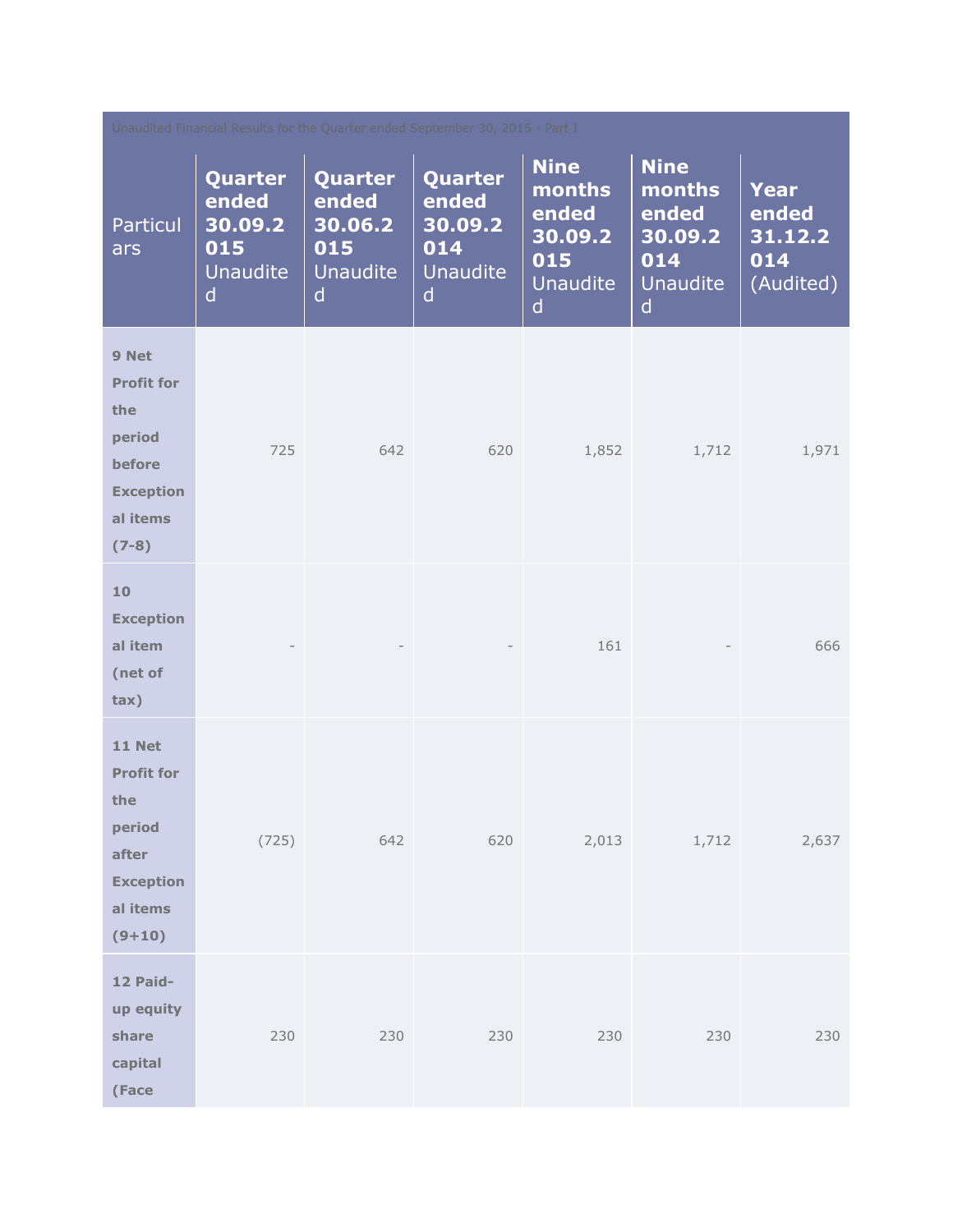| Unaudited Financial Results for the Quarter ended September 30, 2015 - Part I                                                                              |                                                                |                                                     |                                                     |                                                                          |                                                                   |                                                     |
|------------------------------------------------------------------------------------------------------------------------------------------------------------|----------------------------------------------------------------|-----------------------------------------------------|-----------------------------------------------------|--------------------------------------------------------------------------|-------------------------------------------------------------------|-----------------------------------------------------|
| <b>Particul</b><br>ars                                                                                                                                     | Quarter<br>ended<br>30.09.2<br>015<br>Unaudite<br>$\mathsf{d}$ | Quarter<br>ended<br>30.06.2<br>015<br>Unaudite<br>d | Quarter<br>ended<br>30.09.2<br>014<br>Unaudite<br>d | <b>Nine</b><br>months<br>ended<br>30.09.2<br>015<br><b>Unaudite</b><br>d | <b>Nine</b><br>months<br>ended<br>30.09.2<br>014<br>Unaudite<br>d | <b>Year</b><br>ended<br>31.12.2<br>014<br>(Audited) |
| <b>Value of</b><br><b>Rs. 10</b><br>per<br>Share)                                                                                                          |                                                                |                                                     |                                                     |                                                                          |                                                                   |                                                     |
| 13<br><b>Reserves</b><br>excluding<br><b>Revaluati</b><br>on<br><b>Reserves</b><br>as per<br>balance<br>sheet of<br>previous<br><b>accountin</b><br>g year |                                                                |                                                     |                                                     |                                                                          |                                                                   | 14,559                                              |
| 14<br><b>Earnings</b><br><b>Per Share</b><br>(EPS)<br>before<br><b>Exception</b><br>al items<br>(Rs.)<br>(Basic<br>and<br>diluted                          | 31.54                                                          | 27.86                                               | 26.93                                               | 80.51                                                                    | 74.37                                                             | 85.56                                               |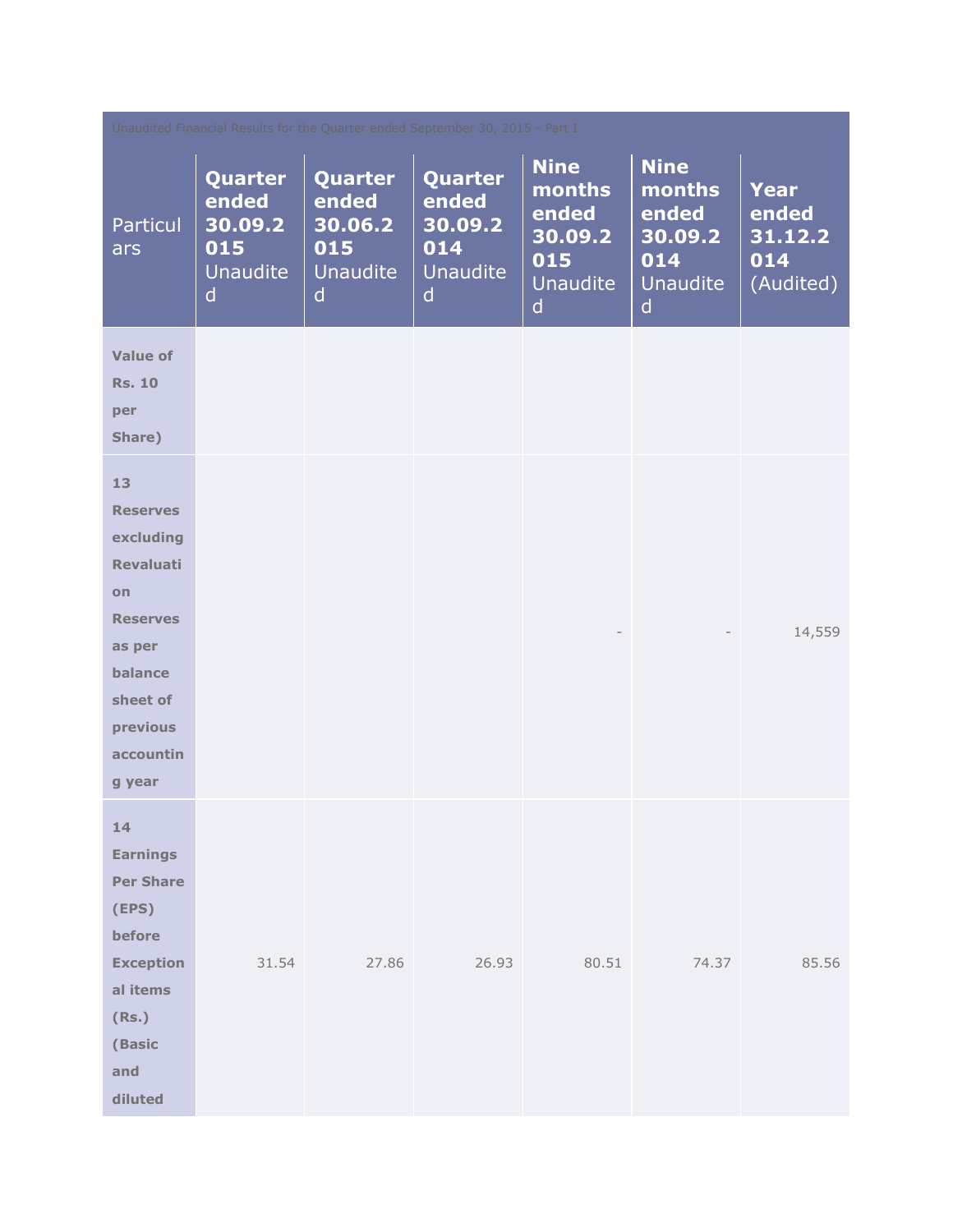| Unaudited Financial Results for the Quarter ended September 30, 2015 - Part I                                                                                                                                     |                                                                |                                                                |                                                                |                                                                          |                                                                                     |                                                     |
|-------------------------------------------------------------------------------------------------------------------------------------------------------------------------------------------------------------------|----------------------------------------------------------------|----------------------------------------------------------------|----------------------------------------------------------------|--------------------------------------------------------------------------|-------------------------------------------------------------------------------------|-----------------------------------------------------|
| <b>Particul</b><br>ars                                                                                                                                                                                            | Quarter<br>ended<br>30.09.2<br>015<br>Unaudite<br>$\mathsf{d}$ | Quarter<br>ended<br>30.06.2<br>015<br>Unaudite<br>$\mathsf{d}$ | Quarter<br>ended<br>30.09.2<br>014<br>Unaudite<br>$\mathsf{d}$ | <b>Nine</b><br>months<br>ended<br>30.09.2<br>015<br><b>Unaudite</b><br>d | <b>Nine</b><br>months<br>ended<br>30.09.2<br>014<br><b>Unaudite</b><br>$\mathsf{d}$ | <b>Year</b><br>ended<br>31.12.2<br>014<br>(Audited) |
| <b>EPS for</b><br>the<br>period,<br>for the<br>year to<br>date and<br>for the<br>previous<br>year)                                                                                                                |                                                                |                                                                |                                                                |                                                                          |                                                                                     |                                                     |
| 15<br><b>Earnings</b><br><b>Per Share</b><br>(EPS)<br>after<br><b>Exception</b><br>al items<br>(Rs.)<br>(Basic<br>and<br>diluted<br><b>EPS for</b><br>the<br>period,<br>for the<br>year to<br>date and<br>for the | 31.54                                                          | 27.86                                                          | 26.93                                                          | 87.50                                                                    | 74.37                                                                               | 114.46                                              |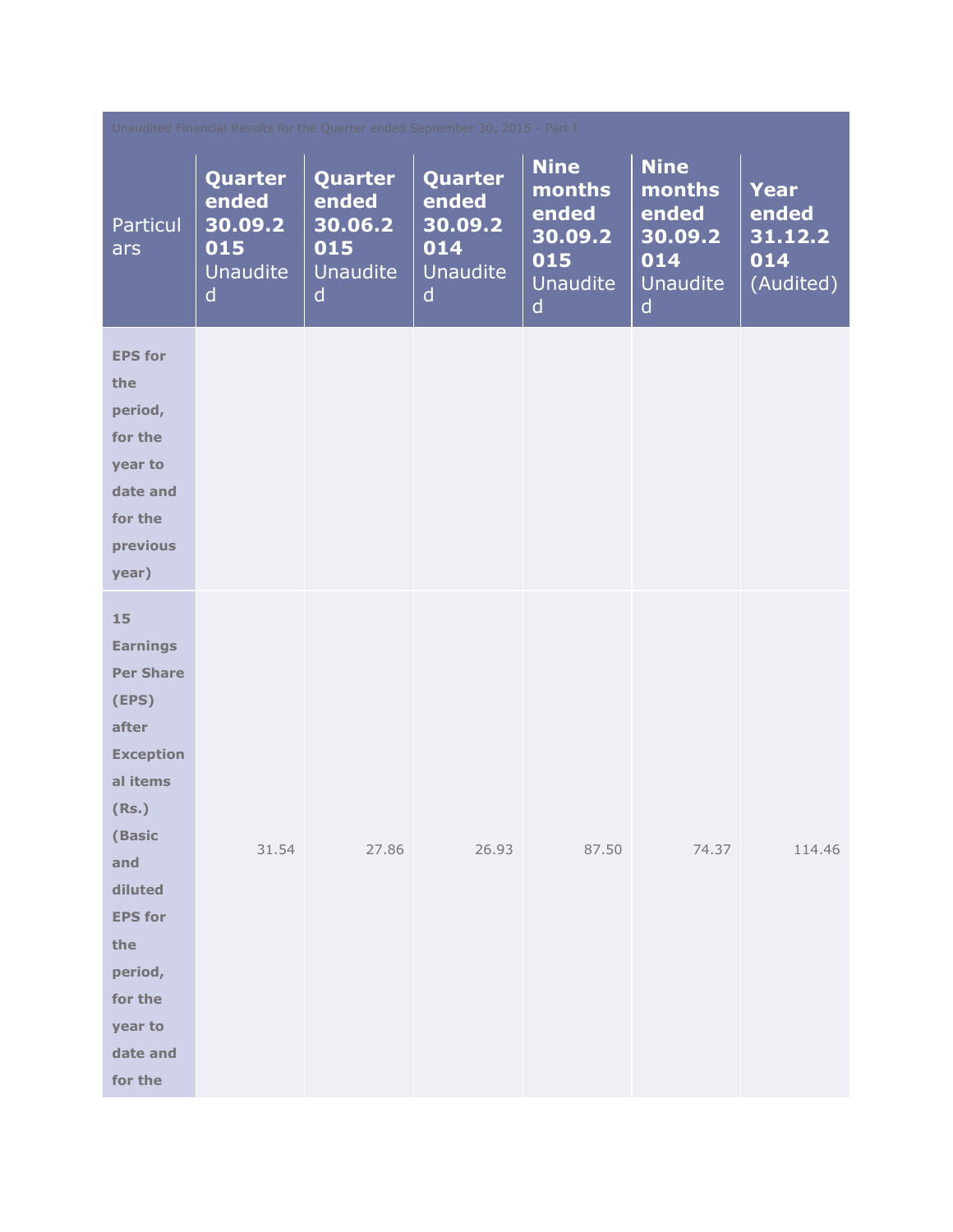| Unaudited Financial Results for the Quarter ended September 30, 2015 - Part I |                                                            |                                                            |                                                            |                                                                          |                                                                          |                                              |
|-------------------------------------------------------------------------------|------------------------------------------------------------|------------------------------------------------------------|------------------------------------------------------------|--------------------------------------------------------------------------|--------------------------------------------------------------------------|----------------------------------------------|
| <b>Particul</b><br>ars                                                        | Quarter<br>ended<br>30.09.2<br>015<br><b>Unaudite</b><br>d | Quarter<br>ended<br>30.06.2<br>015<br><b>Unaudite</b><br>d | Quarter<br>ended<br>30.09.2<br>014<br><b>Unaudite</b><br>d | <b>Nine</b><br>months<br>ended<br>30.09.2<br>015<br><b>Unaudite</b><br>d | <b>Nine</b><br>months<br>ended<br>30.09.2<br>014<br><b>Unaudite</b><br>d | Year<br>ended<br>31.12.2<br>014<br>(Audited) |
| previous<br>year)                                                             |                                                            |                                                            |                                                            |                                                                          |                                                                          |                                              |

[Top of page](http://www.sanofiindialtd.com/l/pw/en/layout.jsp?cnt=17D4AF83-629D-48B2-87CA-F48206DD3A29#area_b)

### Part II

| Unaudited Financial Results for the Quarter ended September 30, 2015 - Part II |            |            |           |            |           |            |
|--------------------------------------------------------------------------------|------------|------------|-----------|------------|-----------|------------|
| <b>Particulars</b>                                                             |            |            |           |            |           |            |
| A. PARTICULARS<br><b>OF</b><br><b>SHAREHOLDING</b>                             |            |            |           |            |           |            |
| 1 Public<br><b>Shareholding</b>                                                |            |            |           |            |           |            |
| - Number of Shares                                                             | 9,121,035  | 9,121,035  | 9,121,035 | 9,121,035  | 9,121,035 | 9,121,035  |
| - Percentage of<br><b>Shareholding</b>                                         | 39.60%     | 39.60%     | 39.60%    | 39.60%     | 39.60%    | 39.60%     |
| 2 Promoters and<br><b>Promoter group</b><br><b>Shareholding</b>                |            |            |           |            |           |            |
| a)<br><b>Pledged/Encumbere</b><br>$\mathbf d$                                  |            |            |           |            |           |            |
| - Number of shares                                                             | <b>NIL</b> | <b>NIL</b> | NIL.      | <b>NIL</b> | NIL.      | <b>NIL</b> |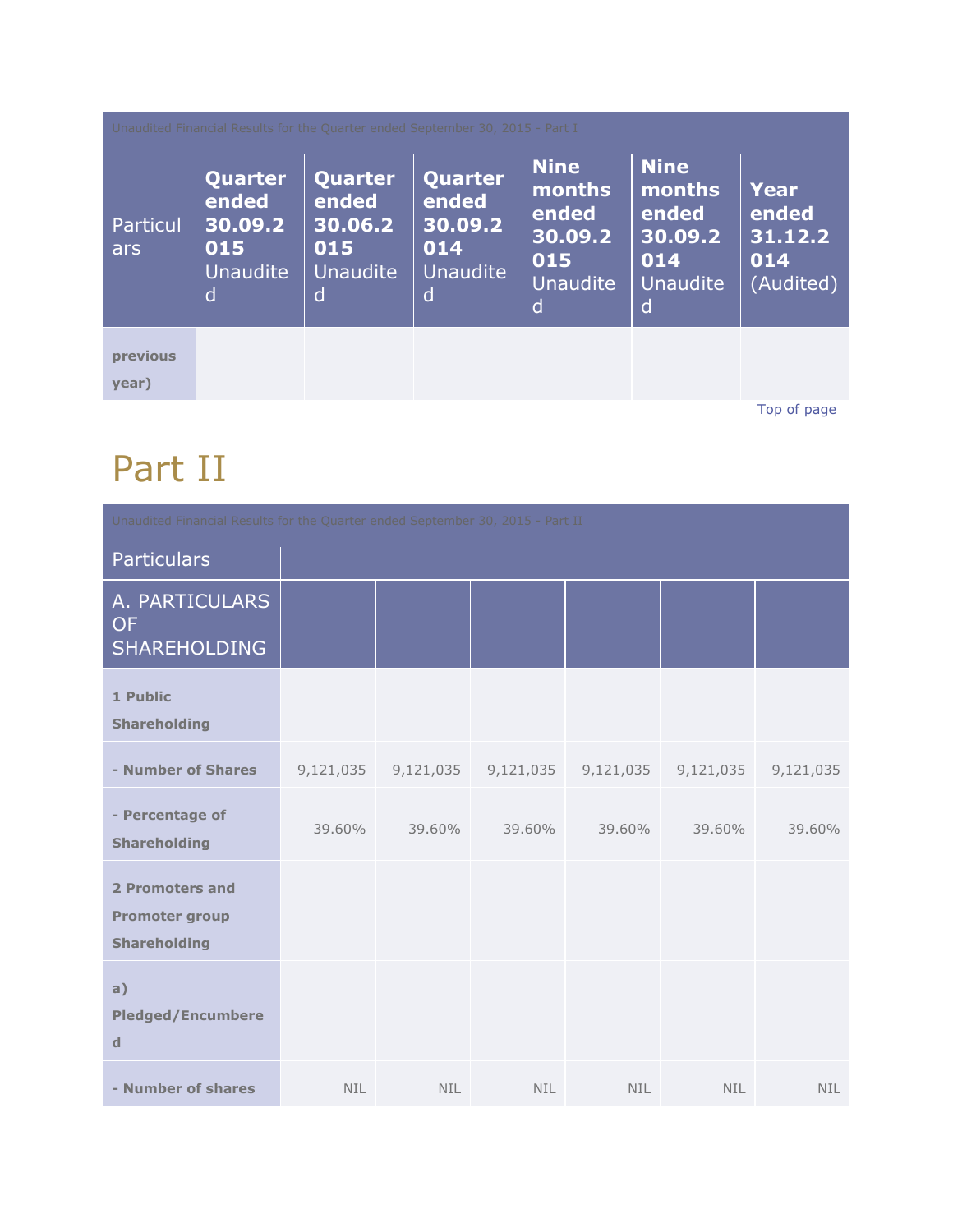| Unaudited Financial Results for the Quarter ended September 30, 2015 - Part II                      |                |                             |                             |                |                           |                       |
|-----------------------------------------------------------------------------------------------------|----------------|-----------------------------|-----------------------------|----------------|---------------------------|-----------------------|
| <b>Particulars</b>                                                                                  |                |                             |                             |                |                           |                       |
| A. PARTICULARS<br><b>OF</b><br><b>SHAREHOLDING</b>                                                  |                |                             |                             |                |                           |                       |
| - Percentage of<br>shares (as a % of<br>total shareholding of<br>promoter and<br>promoter group)    | <b>NIL</b>     | <b>NIL</b>                  | <b>NIL</b>                  | <b>NIL</b>     | <b>NIL</b>                | NIL.                  |
| - Percentage of<br>shares (as a % of<br>total share capital of<br>the company)                      | NIL.           | <b>NIL</b>                  | <b>NIL</b>                  | <b>NIL</b>     | <b>NIL</b>                | <b>NIL</b>            |
| b) Non-encumbered                                                                                   |                |                             |                             |                |                           |                       |
| - Number of shares                                                                                  | 13,909,58<br>7 | 13,909,58<br>$\overline{7}$ | 13,909,58<br>$\overline{7}$ | $\overline{7}$ | 13,909,58  13,909,58<br>7 | 13,909,58<br>7        |
| - Percentage of<br>shares (as a % of<br>total<br>shareholding of<br>promoter and<br>promoter group) | 100.00%        | 100.00%                     | 100.00%                     | 100.00%        | 100,00%                   | 100.00%               |
| - Percentage of<br>shares (as a % of<br>total share capital of<br>the company)                      | 60.40%         | 60.40%                      | 60.40%                      | 60.40%         | 60.40%                    | 60.40%<br>Top of page |

[Top of page](http://www.sanofiindialtd.com/l/pw/en/layout.jsp?cnt=17D4AF83-629D-48B2-87CA-F48206DD3A29#area_b)

### Particulars **3 Months ended September 30,2015**